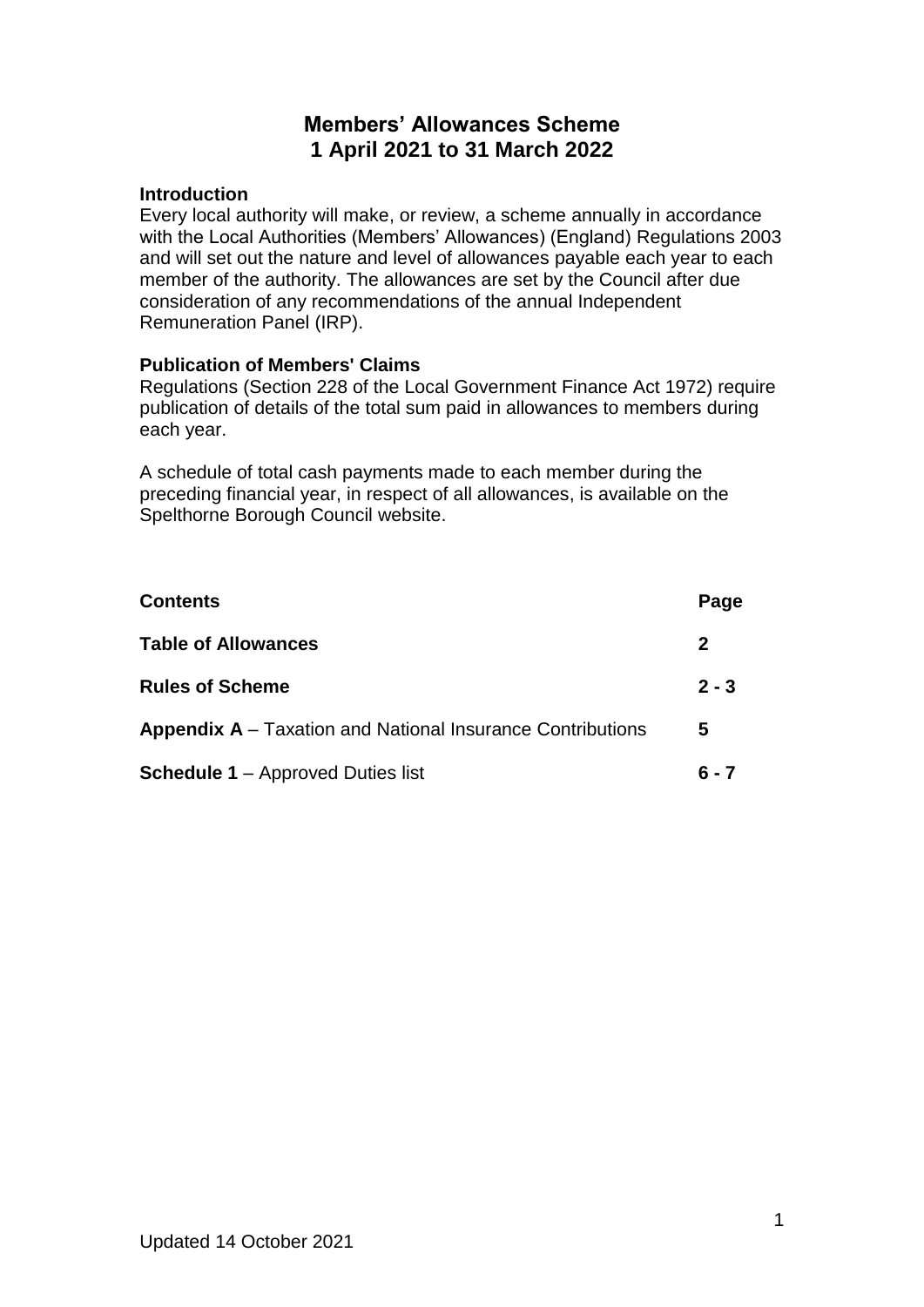### **The Members' Allowances Scheme operating from 27 May 2021 provides for the following:**

- **1. A Basic Allowance** paid at a flat rate to all members on a monthly basis.
- **2. Special Responsibility allowances** paid to certain roles, agreed by the Council, to recognise significant additional responsibilities. These are also paid on a monthly basis.

|                                                                                                                                                                  | Per Annum £ |
|------------------------------------------------------------------------------------------------------------------------------------------------------------------|-------------|
| <b>Basic allowance</b> payable to all Members                                                                                                                    | £6403       |
| <b>Special Responsibility allowances</b>                                                                                                                         |             |
| Leader of the Council and Chair of Policy & Resources<br>Committee                                                                                               | £11000      |
| Deputy Leader and Vice-Chair Policy & Resources Committee                                                                                                        | £5500       |
| <b>Service Committee Chairs:</b><br><b>Environment and Sustainability</b><br><b>Community Wellbeing and Housing</b><br>Economic<br><b>Neighbourhood Services</b> | £7700       |
| <b>Planning Committee Chair</b>                                                                                                                                  | £6600       |
| <b>Planning Committee Vice-Chair</b>                                                                                                                             | £3300       |
| Spelthorne Joint Committee Chair/Vice-Chair                                                                                                                      | £5500       |
| <b>Licensing Committee Chair</b>                                                                                                                                 | £5500       |
| Licensing Committee Vice-Chair                                                                                                                                   | £2750       |
| Audit Committee Chair                                                                                                                                            | £4400       |
| <b>Audit Committee Vice-Chair</b>                                                                                                                                | £2200       |
| <b>Service Committee Vice-Chairs</b>                                                                                                                             | £3850       |
| Administrative Committee Chair                                                                                                                                   | £2200       |
| Administrative Committee Vice-Chair                                                                                                                              | £1100       |
| Members of Development Sub-Committee                                                                                                                             | £2000       |
| Co-optees' Allowance (Chair/Vice-Chair of Standards<br>Committee)                                                                                                | £1500/£750  |
| Independent Person on Audit                                                                                                                                      | £500        |

- $\div$  Payments will be made on a monthly basis, directly into a nominated bank or building society account.
- $\cdot$  Members who wish to elect to forgo their entitlement to some or all of their allowances may do so by giving notice, in writing, to the Chief Executive.
- ◆ No one councillor shall be entitled to receive more than one Special Responsibility Allowance except in the situation where the Chairman/Vice-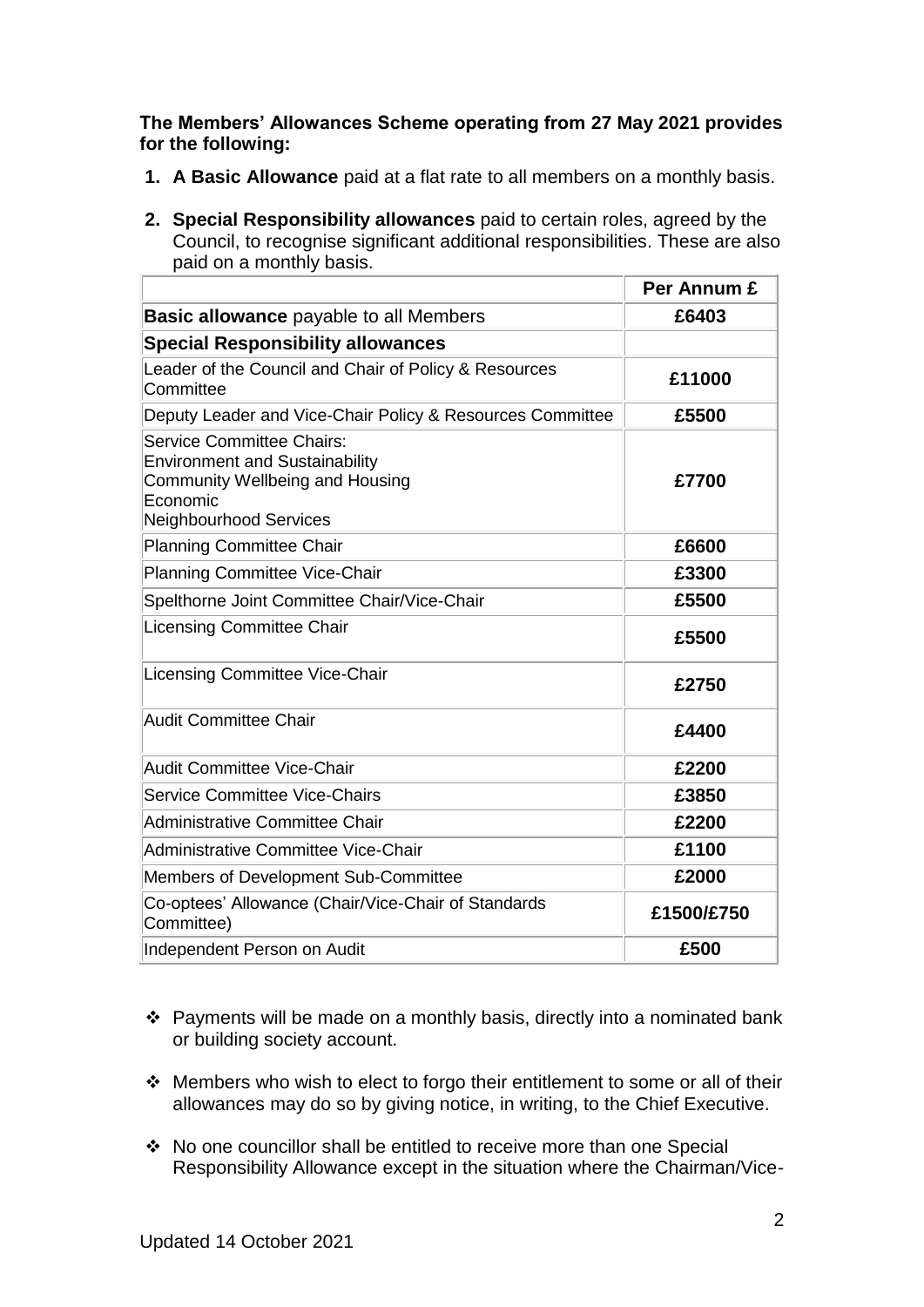Chairman of the Joint Committee is a Borough Councillor already in receipt of an SRA under the Scheme

- **3. Travelling expenses** will be paid for attendance at approved meetings. The list of approved duties is set out in **Schedule 1** to the Scheme.
- **4.** Where the requirements of paragraph 3 are met a travelling allowance for use of a vehicle will be paid at the following rates:

| Cars               |                 |
|--------------------|-----------------|
| Up to 999cc        | 46.9p           |
| 1000cc-1199cc      | 52.2p           |
| 1200cc and over    | 65 <sub>p</sub> |
| <b>Motorcycles</b> | 24p             |
| <b>Cycles</b>      | 20 <sub>p</sub> |

- **5.** The allowance for all cars may be increased by not more than 1.0 pence per mile in respect of each passenger, up to a maximum of four, to whom a travelling allowance would otherwise be payable.
- **6.** Where the requirements of paragraph 3 are met a travel allowance for use of public transport may be claimed. Members can claim the ordinary fare or any available cheap fare. Receipts must be obtained and attached to the relevant claim form otherwise expenses will be liable for tax.
- **7. Subsistence allowance** will be paid for attendance at approved meetings. The list of approved duties is set out in **Schedule 1** of the Scheme.
- **8.** Where the requirements of paragraph 7 are met, a subsistence allowance will be paid for expenses actually incurred on completion of the relevant claim form, to which receipts are attached.
- **9.** If meals are provided at a meeting, e.g. a sandwich lunch, a claim for subsistence should not normally be made for that same meal. If a member chooses to purchase a meal elsewhere when a free meal was provided, any claim made for subsistence should be reduced to reflect the value of the free meal which was available.
- **10.**Whilst travel and subsistence claims may be made for attendance as the Council's representative at the meetings listed on Schedule 1, members should note that claims may not be made in respect of duties which an external body itself has asked the member to undertake. Any claim for expenses in these circumstances should be referred to the external body.
- **11.Dependent's Carer's allowance** including child care, where a member incurs costs in arranging for care of their child or dependent relative, will be paid for attendance at approved meetings. The list of approved duties is set out in **Schedule 1** of the Scheme.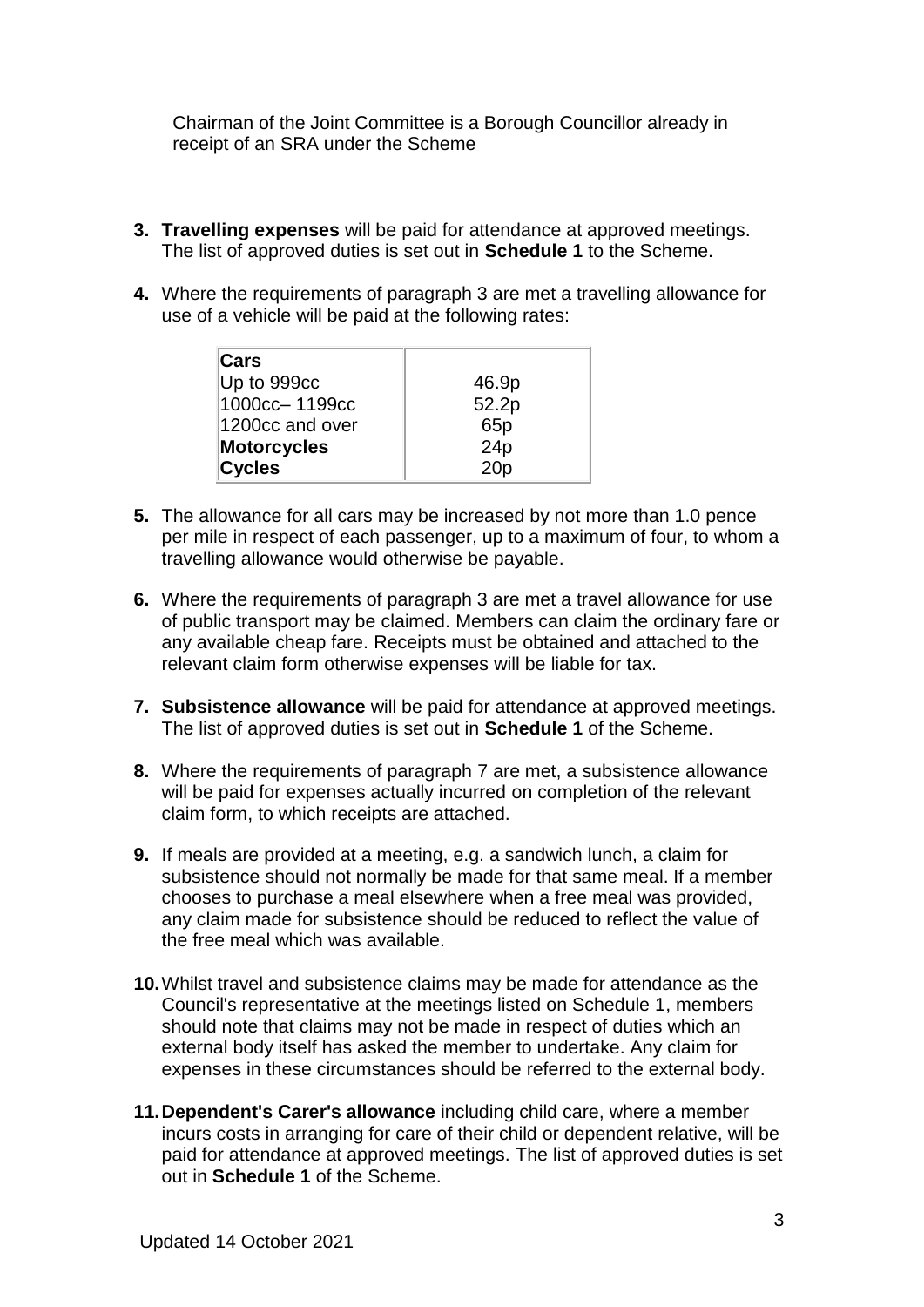- **12.**Where the requirements of paragraph 11 are met, a dependent's carers' and child care allowance will be paid for expenses actually incurred on completion of the relevant declaration form.
- **13.**All claims must be made within the current financial year and for no more than three months in arrears.
- **14.**Members' claims for travel and subsistence should be sent to Committee Services by the 6th of each month.
- **15.**The Principal Committee Manager will check all members' claims before passing them to Payroll for payment.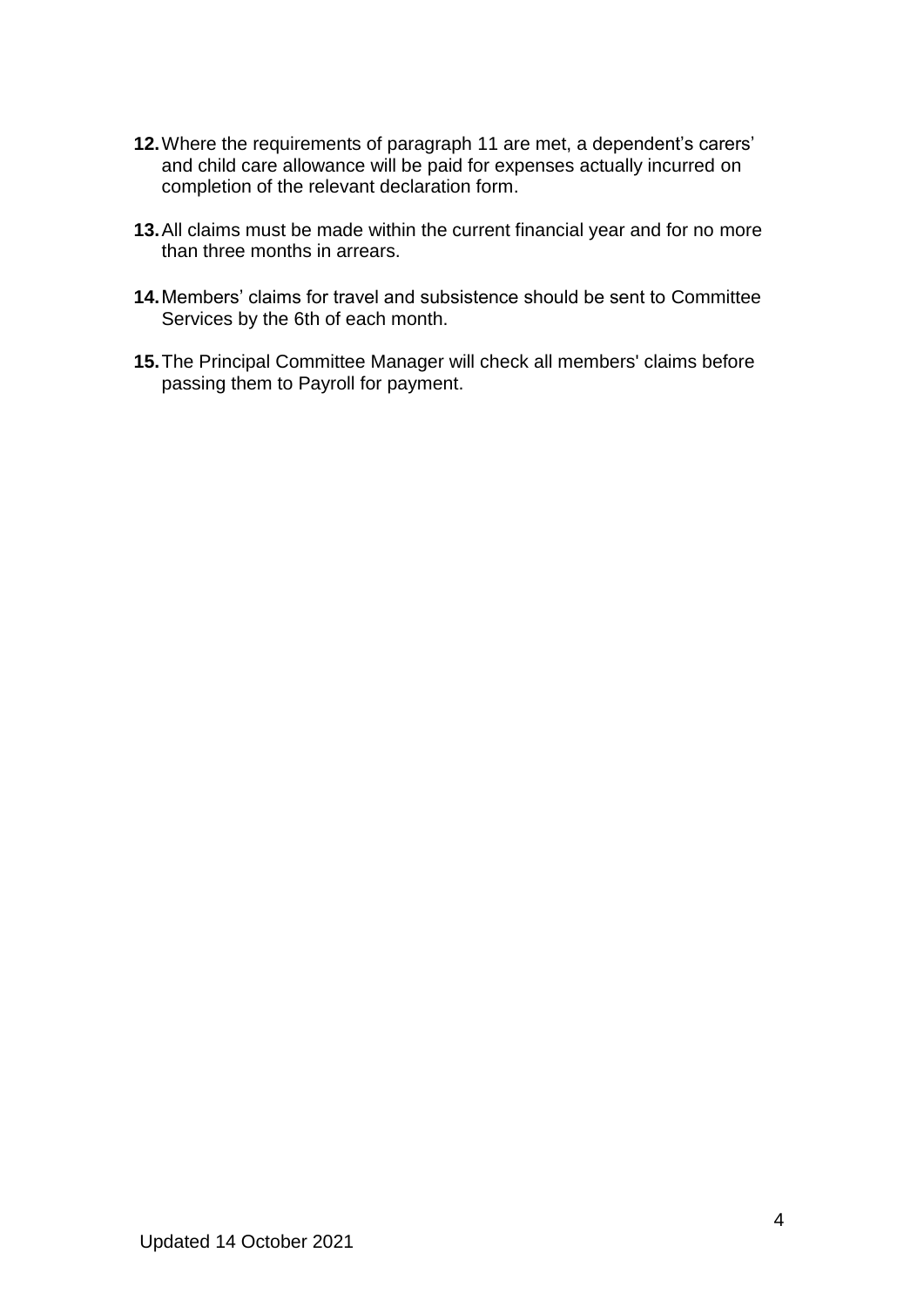## **Taxation**

Basic and Special Responsibility Allowances are both liable to income tax and national insurance contributions, depending on members' personal circumstances. All payments are made through the payroll.

Travel allowances for cars are not subject to tax and National Insurance for the first 45p per mile but anything above that is as per the HMRC Approved Mileage Allowance Payments.

## **National Insurance Contributions**

National Insurance contributions are payable on all allowances that exceed the minimum lower earnings limit. The current minimum earnings level (2021/2022) equates to £797 per month.

The exemptions are:

**a) Where individual's earnings are above the upper earnings limit** If your gross salary in paid employment exceeds the upper earnings threshold (currently £4189 per month) members should apply for deferment using form CA27A or CA72B for self-employed. **This must be applied for each Tax year.**

## **b) When an individual is over the state retirement age**

There is no liability to pay employee's National insurance contributions once you reach state pension age (this may not be 65). If you are over the state retirement age, we will need proof of your age e.g. a birth certificate or passport, to make sure you stop paying National Insurance.

# **c) When an individual is self-employed**

Class 1 employee deductions are not due if you are self-employed. The Department of Social Security does not issue an exemption certificate, but requires you to produce the contributions card or direct debit statement for your self-employed contributions for inspection. (If you would prefer to account to the Inland Revenue for the income tax due on your allowances, this can be arranged by asking your Tax Office to inform Payroll of your selfemployed status).

### **d) When a married woman has elected to pay reduced rate contributions**

Any Member currently holding a valid Married Woman's Reduced Rate Liability Card, (reference CF383), should send this to Payroll, so that the reduced rate contributions, (currently 5.85%), can be implemented. The option to make reduced rate contributions is no longer available, so this will only apply to Members already holding a valid certificate.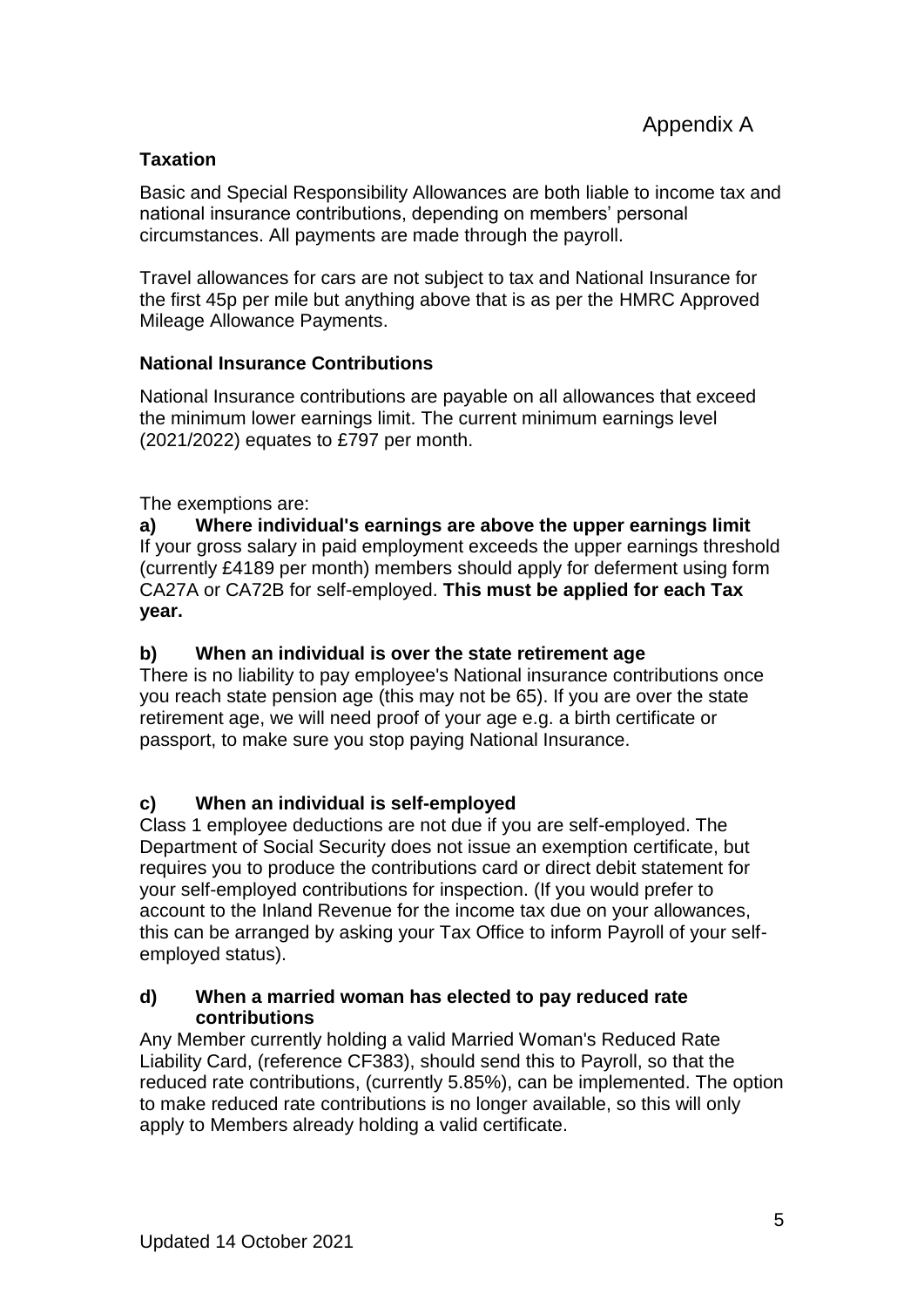# **Members' Allowances Scheme 2021-2022**

# **List of Approved Duties**

When a member uses his or her own home to undertake representative duties on behalf of the Council (e.g. to see constituents), that home becomes their place of work and an allowance can be paid for travel between home and the Council Offices for approved duties, but not for ordinary visits to the Council.

#### **Meetings:**

The activities that shall be approved duties include:

- meetings of the Council, Committees including Task Groups and Panels.
- deputations, delegations or other representation at meetings with a government department or another local authority.
- training seminars organised by the Council, including members' inductions.
- presentations to councillors by government departments, statutory undertakers, utility or private companies, in respect of proposals in or affecting the Borough, as well as meetings of the organisations external to the Council listed below.
- opening of tenders where Standing Orders require one or more members to be present.
- Visits to sites for which a Planning application is due to come before Planning Committee, by members of the Planning Committee.
- Meetings with Council partners and other Leaders where such meetings take place outside the Borough of Spelthorne.

To qualify as an approved duty, such meetings, seminars and presentations need to be authorised by the Council or a Committee and representatives of more than one political group must be invited, except in the case where the Leader is invited.

#### **Meetings with organisations**

Meetings of the following organisations **have been approved** by the Council for travel/expenses claims:

- Armed Forces Covenant
- Ashford and St Peter's Hospitals NHS Foundation Trust
- Enterprise M3 (where held outside Spelthorne)
- Heathrow Airport Consultative Committee (HACC)
- Heathrow Local Focus Forum (BAA)
- Heathrow Airport Ltd Annual Meeting with Spelthorne Borough Council
- Heathrow Community Noise Forum
- Heathrow Strategic Planning Group (where held outside Spelthorne)
- Local Authority Aircraft Noise Council (LAANC)
- Management Committee of Mediation North Surrey
- On-street Parking Partnership (OSPP) Joint Task Group
- Surrey Police and Crime Panel
- River Thames Alliance